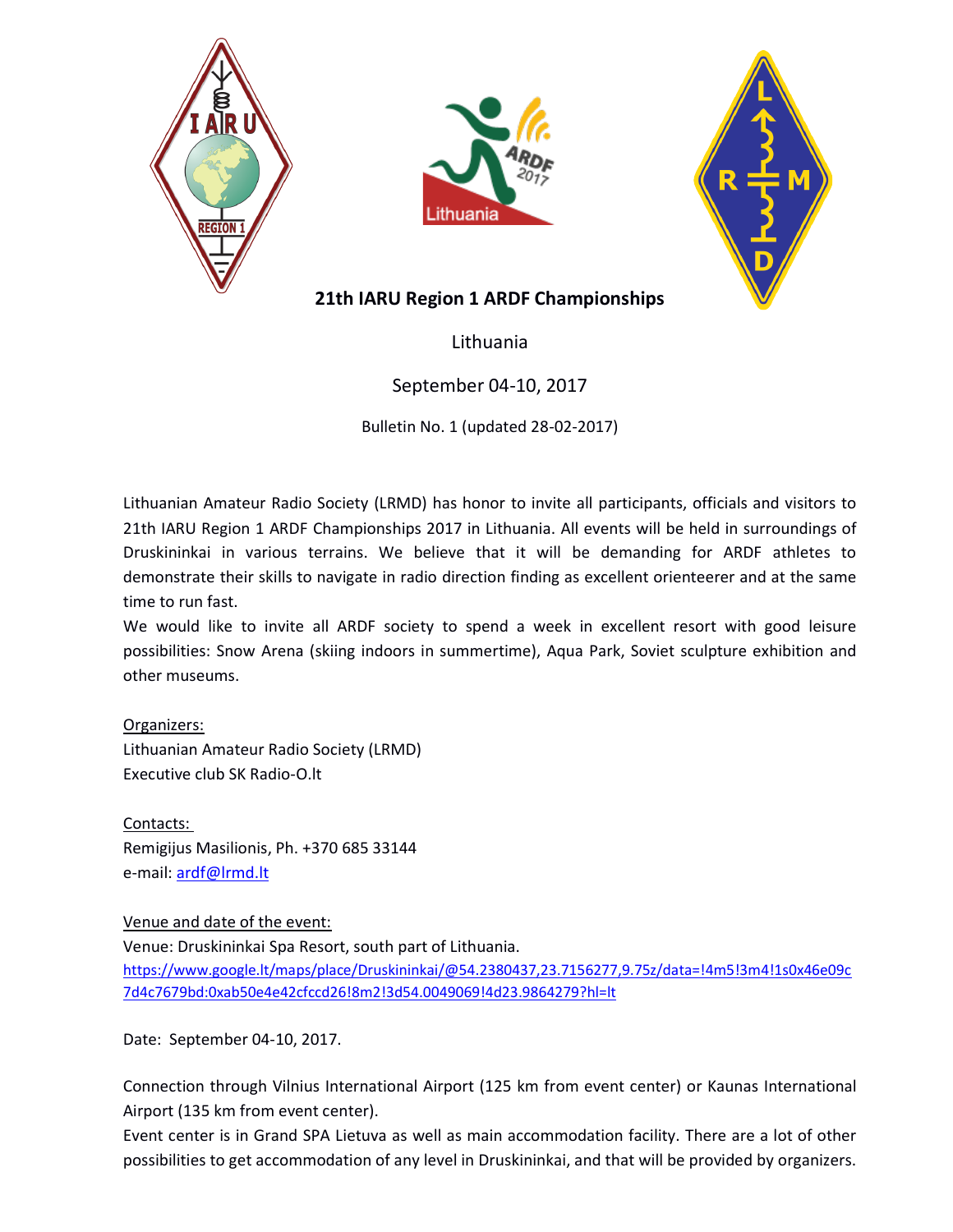### Programme:

|            |                |             |             |             |                      | Important: The hosting venue could be changed to Birštonas due to problems with negotiations on   |
|------------|----------------|-------------|-------------|-------------|----------------------|---------------------------------------------------------------------------------------------------|
|            |                |             |             |             |                      | accommodation contracts. Final Information will be in the bulletin No. 2 not later than March 15, |
| $2017$ ).  |                |             |             |             |                      |                                                                                                   |
|            |                |             |             |             |                      |                                                                                                   |
| Programme: |                |             |             |             |                      |                                                                                                   |
| Date       | Weekday        | Sprint      | Foxoring    | Classics 2m | Classics 80m         | Other                                                                                             |
| 04-09-2017 | -1             | Model       | Model       |             |                      | Arrival                                                                                           |
| 05-09-2017 | $\overline{2}$ |             | Competition |             |                      | Awarding                                                                                          |
| 06-09-2017 | $\mathfrak{Z}$ | Competition |             |             | Model classics 80+2m | Awarding; Arrival for classics                                                                    |
| 07-09-2017 | $\overline{4}$ |             |             | Competition | Competition          | Awarding                                                                                          |
| 08-09-2017 | 5              |             |             |             |                      | Leisure proposals by organizers                                                                   |
| 09-09-2017 | 6              |             |             | Competition |                      | Competition Awarding; Banquet                                                                     |
| 10-09-2017 | $\overline{7}$ |             |             |             |                      | Departure                                                                                         |
|            |                |             |             |             |                      |                                                                                                   |
|            |                |             |             |             |                      |                                                                                                   |
|            | Categories:    |             |             |             |                      |                                                                                                   |

### Categories:

According to the Rules: W19, M19, W21, M21, W35, M40, W50, M50, W60, M60, and M70.

#### Expected fees:

Starting fee: 45 EUR per competition. Full package 450 EUR per whole event. Accommodation & Board possibilities will be offered later after all contracts with service providers will be signed. Hamfest fee for visitors and those staying on their own: 15 EUR.

#### Insurance and Medical Care:

First aid facility will be available at the finish areas for all competitions. No cost to the participant applies for on-site minor treatment; however, the cost for ambulance transportation, emergency department visits, and clinic visits will be the participant's responsibility. Thus, we recommend you to purchase an insurance covering such expenses.

#### Visas

Lithuania is a part of Schengen area. According to the current regulations, citizens of some countries must obtain a visa in order to enter Lithuania. For those who need visa, we will prepare invitation letters upon request. Please check the website of the Lithuanian Ministry of Foreign Affairs for more information: http://keliauk.urm.lt/en/entry-to-lithuania/visas .

#### Embargoed areas:

From the time this bulletin is published, it is forbidden to train or move around in any forested area within the radius of 50km from the center of Druskininkai. The allowed exceptions are official orienteering and ARDF events organized by the Lithuanian Orienteering Federation or by the LRMD.